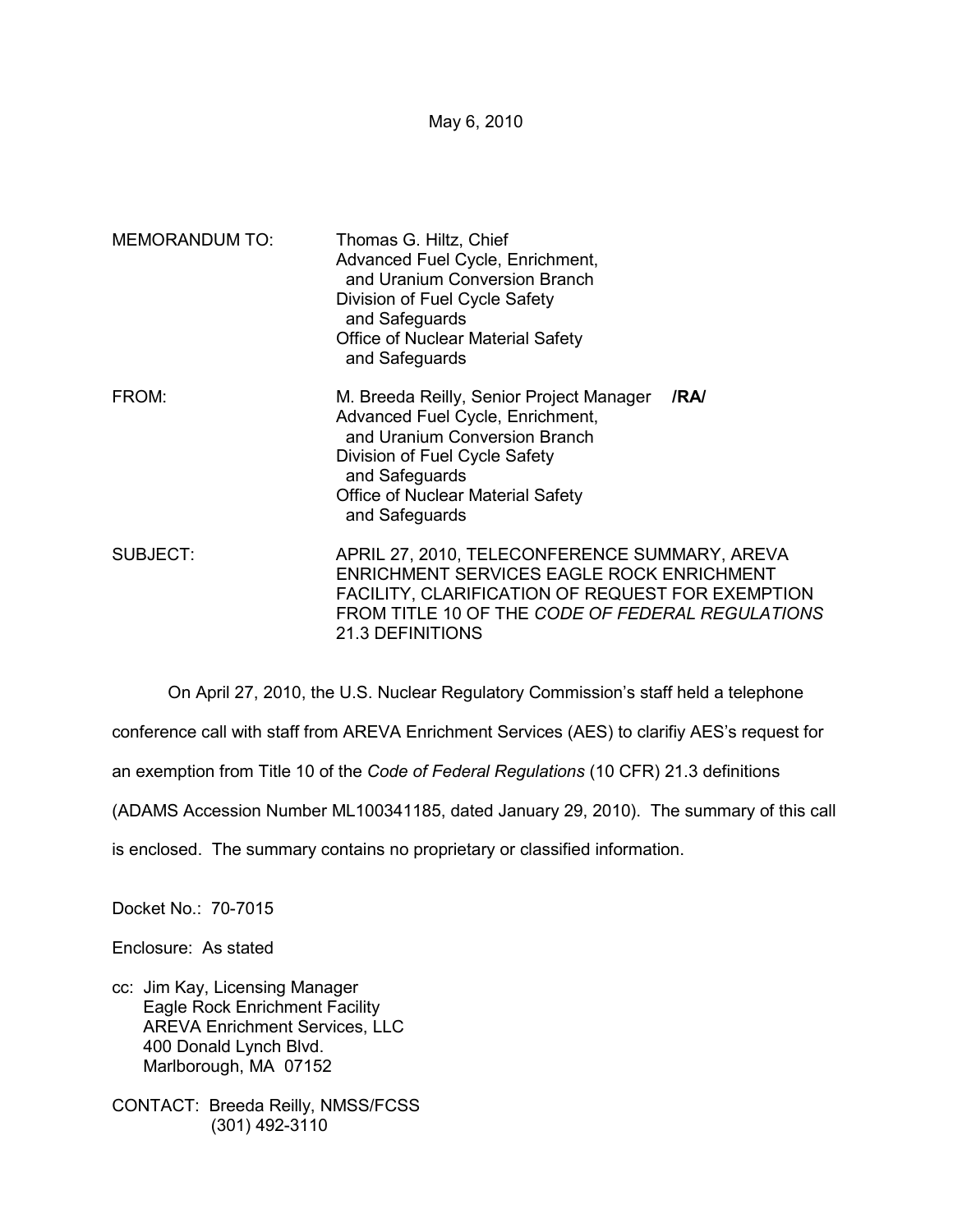| <b>MEMORANDUM TO:</b> | Thomas G. Hiltz, Chief<br>Advanced Fuel Cycle, Enrichment,<br>and Uranium Conversion Branch<br>Division of Fuel Cycle Safety<br>and Safeguards<br>Office of Nuclear Material Safety<br>and Safeguards                      |     |
|-----------------------|----------------------------------------------------------------------------------------------------------------------------------------------------------------------------------------------------------------------------|-----|
| FROM:                 | M. Breeda Reilly, Senior Project Manager<br>Advanced Fuel Cycle, Enrichment,<br>and Uranium Conversion Branch<br>Division of Fuel Cycle Safety<br>and Safeguards<br>Office of Nuclear Material Safety<br>and Safeguards    | /RA |
| SUBJECT:              | APRIL 27, 2010, TELECONFERENCE SUMMARY, AREVA<br>ENRICHMENT SERVICES EAGLE ROCK ENRICHMENT FACILITY,<br>CLARIFICATION OF REQUEST FOR EXEMPTION FROM TITLE 10 OF<br>THE <i>CODE OF FEDERAL REGULATIONS</i> 21.3 DEFINITIONS |     |

On April 27, 2010, the U.S. Nuclear Regulatory Commission's staff held a telephone conference

call with staff from AREVA Enrichment Services (AES) to clarifiy AES's request for an exemption from

Title 10 of the *Code of Federal Regulations* (10 CFR) 21.3 definitions (ADAMS Accession Number

ML100341185, dated January 29, 2010). The summary of this call is enclosed. The summary contains

no proprietary or classified information.

Docket No.: 70-7015

Enclosure: As stated

cc: Jim Kay, Licensing Manager Eagle Rock Enrichment Facility AREVA Enrichment Services, LLC 400 Donald Lynch Blvd. Marlborough, MA 07152

CONTACT: Breeda Reilly, NMSS/FCSS (301) 492-3110

| DISTRIBUTION:        |
|----------------------|
| <b>MBailey, FFLD</b> |
| <b>SLemont, FSME</b> |
| DMcIntyre, OPA       |
| TGody, RII           |
| AFCB r/f             |

MBailey, FFLD CSafford, OGC DDorman, FCSS RVirgilio, FMSE BPurnell, FCSS

JHenson, RII RTrojanowski, RII<br>DSeymour, RII CTaylor, RII CHaney, NMSS DSeymour, RII CTaylor, RII<br>BPurnell, FCSS TLiu, FCSS DArroyo, FCSS

## **ML101200060**

| <b>OFFICE</b> | NMSS/AFCB      | NMSS/AFCB     | NMSS/AFCB |
|---------------|----------------|---------------|-----------|
| <b>NAME</b>   | <b>BReilly</b> | <b>_Allen</b> | THiltz    |
| <b>DATE</b>   | 05/04/10       | 5/06/10       | 5/06/10   |

## **OFFICIAL RECORD COPY**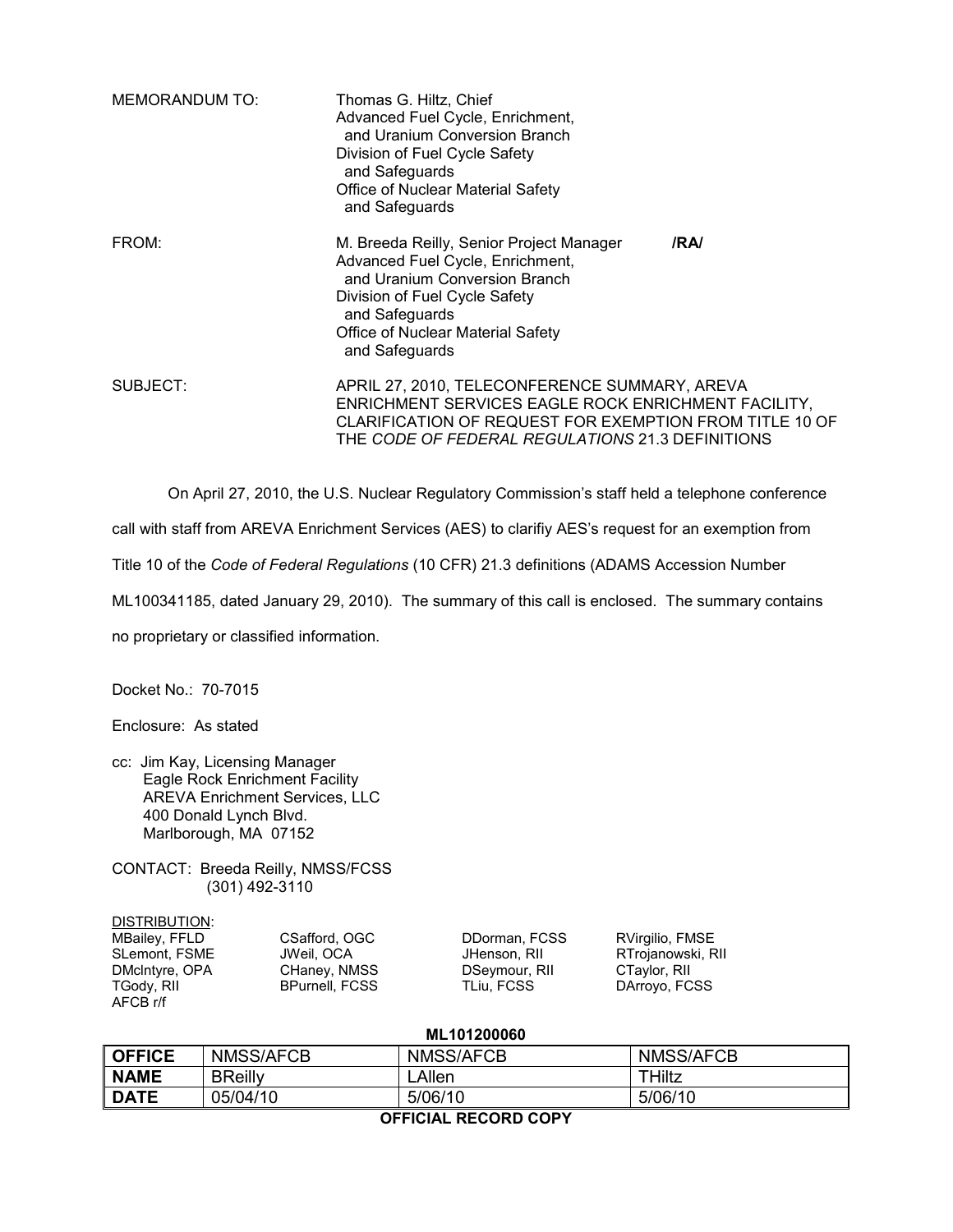## **Telephone Conference Call Summary**

AREVA Enrichment Services Clarification of Request for Exemption from Title 10 of the *Code of Federal Regulations* 21.3 Definitions

| DATE AND TIME: | 9:00 A.M. (EDT); April 27, 2010                                                                                                                       |
|----------------|-------------------------------------------------------------------------------------------------------------------------------------------------------|
|                | CALL PARTICIPANTS: D. Arroyo, U.S. Nuclear Regulatory Commission (NRC)<br>B. Reilly, NRC<br>J. Kay, AREVA Enrichment Services (AES)<br>E. Weiner, AES |

During the conference call, the staff discussed AES's request for an exemption from the Title 10 of the *Code of Federal Regulations* (10 CFR) 21.3 definitions (ADAMS Accession Number ML100341185, dated January 29, 2010). The staff has been reviewing the exemption request and identified two issues requiring clarification by AES. These issues concern the proposed definition of "basic component" in the exemption request and the quality assurance program description (QAPD).

The NRC staff asked AES to clarify if there are any quality assurance (QA) Level 2 items that are not considered to be basic components and to explain any procurement differences among any basic components that are considered QA Level 1 and those considered QA Level 2.

AES stated that all QA Level 2 items relied on for safety (IROFS) that involve hardware are considered to be basic components. QA Level 2 IROFS that are purely administrative (no hardware or component involved) are not considered to be basic components.

AES pointed to Section 2 of the QAPD as providing high-level bullets identifying the main differences between QA Level 1 and QA Level 2. AES also pointed to Section 7 of the QAPD as providing information on specific differences. Section 7.4 describes the methods used for supplier approval, acceptance of items or services, and acceptance of supplier nonconformances. The primary differences between QA level 1 and QA Level 2 are described in Sections 7.4.1 and 7.4.6 of the QAPD.

In Section 7.4.1 of the QAPD, AES commits to performance of pre-award evaluations of a supplier's capability. The five bullets list the methods that AES will use for these evaluations. The first bullet discusses supplier history of providing an identical or similar product that performs satisfactorily in actual use. This bullet also states that for QA Level 1 items, at least one other method of supplier evaluation is used in addition to performance history."

Section 7.4.6 of the QAPD identifies methods of acceptance of items or services. This section states that for QA Level 1 items, a Certificate of Conformance plus one or more of the other methods, listed in Section 7.4.6, is used to establish acceptance of items. In addition, for QA Level 2 items, any one or more of the methods listed in Section 7.4.6 is used to establish acceptance of items. Receiving inspections and post-installation testing will be conducted on all QA Level 1 and QA Level 2 IROFS.